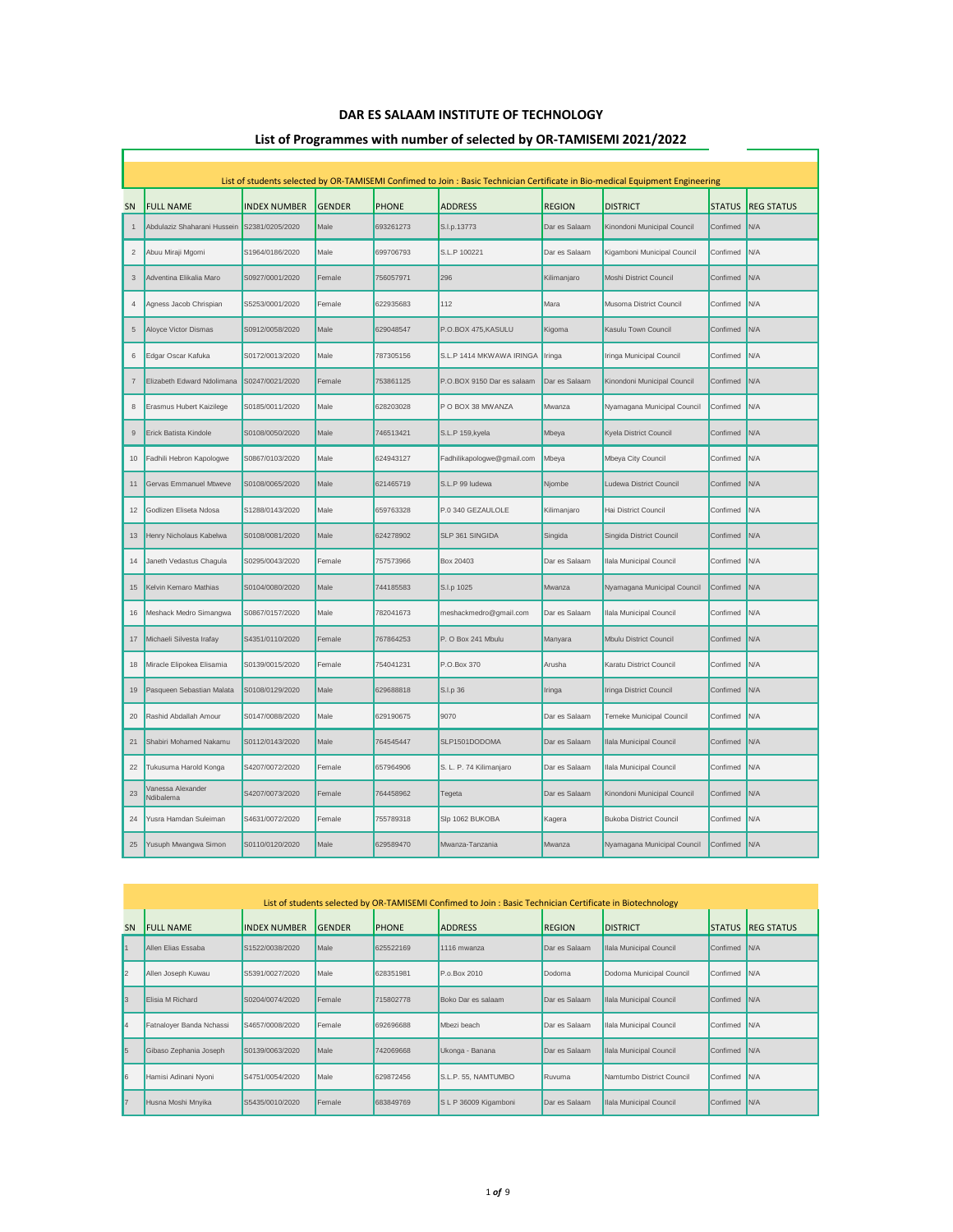| 8              | Innocent Joseph Lukumay      | S0629/0147/2020 | Male   | 673877090 | lukumayinnocent019@gmail.co<br>Im | Arusha        | Monduli District Council   | Confimed | N/A        |
|----------------|------------------------------|-----------------|--------|-----------|-----------------------------------|---------------|----------------------------|----------|------------|
| $\overline{9}$ | Innocent Timotheo Mwisongo   | S5177/0035/2020 | Male   | 654228867 | 225                               | Morogoro      | Kilombero District Council | Confimed | N/A        |
| 10             | Kassimu Mohammed<br>Kassimu  | S0188/0169/2020 | Male   | 628818623 | S.L.P 1249                        | Dodoma        | Dodoma Municipal Council   | Confimed | N/A        |
| 11             | Lucas Morani Mollel          | S0629/0164/2020 | Male   | 759489999 | P.o.box170                        | Arusha        | Arusha City Council        | Confimed | <b>N/A</b> |
| 12             | Manangwa Godfrey<br>Manangwa | S2180/0084/2020 | Male   | 718408401 | S.L.P 28 HANDENI                  | Tanga         | Handeni District Council   | Confimed | N/A        |
| 13             | Mathias Robert Noni          | S0883/0109/2020 | Male   | 621301452 | S.L.P 113, SHINYANGA              | Shinyanga     | Shinyanga District Council | Confimed | N/A        |
| 14             | Moses Paul Mangula           | S5332/0049/2020 | Male   | 652536535 | P.O Box 10888                     | Mwanza        | Ilemela Municipal Council  | Confimed | N/A        |
| 15             | Mulhat Mahmoud Mohamed       | S5379/0022/2020 | Female | 627063067 | P. O. BOX 46412 0627063067        | Dar es Salaam | Ilala Municipal Council    | Confimed | <b>N/A</b> |
| 16             | Musa Hamisi Kasoga           | S2567/0096/2020 | Male   | 759297270 | P.O.BOX 170                       | Simiyu        | Maswa District Council     | Confimed | N/A        |
| 17             | Neema E Chuma                | S0446/0045/2020 | Female | 752740807 | 0743820468smart@gmail.com         | Dar es Salaam | Ilala Municipal Council    | Confimed | N/A        |
| 18             | Raymond Byera Yusuf          | S4908/0080/2020 | Male   | 626711882 | 0 CHATO                           | Geita         | Chato District Council     | Confimed | N/A        |
| 19             | Steven Genius Mbwilo         | S5105/0070/2020 | Male   | 621654754 | BOX 308 NJOMBE                    | Njombe        | Njombe District Council    | Confimed | <b>N/A</b> |
| 20             | Thomas Malogo Mtani          | S2768/0405/2020 | Male   | 622219699 | Chanika, Dar es Salaam            | Dar es Salaam | Ilala Municipal Council    | Confimed | <b>N/A</b> |

|                           | List of students selected by OR-TAMISEMI Confimed to Join : Basic Technician Certificate in Civil Engineering |                     |               |              |                                            |               |                             |               |                   |  |  |
|---------------------------|---------------------------------------------------------------------------------------------------------------|---------------------|---------------|--------------|--------------------------------------------|---------------|-----------------------------|---------------|-------------------|--|--|
| SN                        | <b>FULL NAME</b>                                                                                              | <b>INDEX NUMBER</b> | <b>GENDER</b> | <b>PHONE</b> | <b>ADDRESS</b>                             | <b>REGION</b> | <b>DISTRICT</b>             | <b>STATUS</b> | <b>REG STATUS</b> |  |  |
| $\mathbf{1}$              | Alex Innocent Kalogeris                                                                                       | S0692/0051/2020     | Male          | 735334934    | S.L.P 6778 Morogoro                        | Morogoro      | Morogoro Municipal Council  | Confimed      | N/A               |  |  |
| $\overline{\mathbf{c}}$   | Alphonsina Willon Kapinga                                                                                     | S0217/0001/2020     | Female        | 712886279    | 275                                        | Ruvuma        | Songea District Council     | Confimed      | N/A               |  |  |
| $\sqrt{3}$                | Baraka Salimu Mataka                                                                                          | S0110/0016/2020     | Male          | 623202977    | Kondoa                                     | Dodoma        | Kondoa District Council     | Confimed      | N/A               |  |  |
| 4                         | Benjamin Lukas Kiyeji                                                                                         | S5343/0020/2020     | Male          | 756687436    | Mwanza                                     | Mwanza        | Nyamagana Municipal Council | Confimed      | N/A               |  |  |
| 5                         | Benson Donald Mbilinyi                                                                                        | S3485/0181/2020     | Male          | 754020302    | P.o.box 8266                               | Dar es Salaam | Ubungo Municipal Council    | Confimed      | N/A               |  |  |
| 6                         | Cathbert Alfred Mwacha                                                                                        | S1601/0022/2020     | Male          | 744051725    | timothykaaya01@gmail.com                   | Arusha        | Arumeru District Council    | Confimed      | N/A               |  |  |
| $\overline{\mathfrak{c}}$ | Christina Mosses Shinzeh                                                                                      | S0135/0060/2020     | Female        | 769741287    | 11834                                      | Mwanza        | Ilemela Municipal Council   | Confimed      | N/A               |  |  |
| 8                         | Ebenezer Enock Mshiu                                                                                          | S5228/0037/2020     | Male          | 748142665    | P.ox 82201 MOSHI                           | Kilimanjaro   | Moshi District Council      | Confimed      | N/A               |  |  |
| 9                         | Elvis A Lawuo                                                                                                 | S4213/0059/2020     | Male          | 734143341    | 10546 Dar es Salaam                        | Dar es Salaam | Kinondoni Municipal Council | Confimed      | N/A               |  |  |
| 10                        | Enock Jackson Tati                                                                                            | S2869/0267/2020     | Male          | 626053846    | Mwanza                                     | Mwanza        | Nyamagana Municipal Council | Confimed      | N/A               |  |  |
| 11                        | Erick Samson Maimu                                                                                            | S0108/0053/2020     | Male          | 622913626    | P.O.Box 70363                              | Dar es Salaam | Ubungo Municipal Council    | Confimed      | N/A               |  |  |
| 12                        | Essau Herbert Luoga                                                                                           | S5105/0021/2020     | Male          | 764874894    | 1020                                       | Njombe        | Ludewa District Council     | Confimed      | N/A               |  |  |
| 13                        | <b>Ezekiel Protas Ezekiel</b>                                                                                 | S0112/0057/2020     | Male          | 753244924    | P.O.Box 1968 Dar es salaam                 | Dar es Salaam | Ubungo Municipal Council    | Confimed      | N/A               |  |  |
| 14                        | Flora Alinda Tabaro                                                                                           | S5344/0027/2020     | Female        | 767386281    | CRDB P.O.BOX 504 karagwe                   | Kagera        | Karagwe District Council    | Confimed      | N/A               |  |  |
| 15                        | Fredrick Deogratius Lujaji                                                                                    | S0156/0041/2020     | Male          | 767601939    | S.L.P 670 tabora                           | Tabora        | Tabora Municipal Council    | Confimed      | N/A               |  |  |
| 16                        | Habiba Yahaya Mbegu                                                                                           | S0867/0030/2020     | Female        | 718627170    | <b>PWANI</b>                               | Pwani         | Mkuranga District Council   | Confimed      | N/A               |  |  |
| 17                        | James Abdillah Mchambe                                                                                        | S4939/0106/2020     | Male          | 738099024    | P.O.BOX 916 Dar Es Salaam<br>Chan'gombe Rd | Dar es Salaam | Ilala Municipal Council     | Confimed      | N/A               |  |  |
| 18                        | James Sabas Kerego                                                                                            | S0165/0057/2020     | Male          | 627755011    | 963                                        | Morogoro      | Morogoro Municipal Council  | Confimed      | N/A               |  |  |
| 19                        | Junior Aminiel Mallya                                                                                         | S4474/0059/2020     | Male          | 685358297    | 176 MONDULI ARUSHA                         | Arusha        | Monduli District Council    | Confimed      | N/A               |  |  |
| 20                        | Kate Aulerian Mhagama                                                                                         | S5105/0043/2020     | Male          | 748122940    | P. O. Box16 ludewa                         | Njombe        | Ludewa District Council     | Confimed      | N/A               |  |  |
| 21                        | Kennedy Fredrick Mande                                                                                        | S4939/0121/2020     | Male          | 782047042    | Mbezi                                      | Dar es Salaam | Ubungo Municipal Council    | Confimed      | N/A               |  |  |
| 22                        | Luqman Zuberi Mabie                                                                                           | S5244/0033/2020     | Male          | 692867663    | P.O.Box 97, Kigoma                         | Kigoma        | Kigoma District Council     | Confimed      | N/A               |  |  |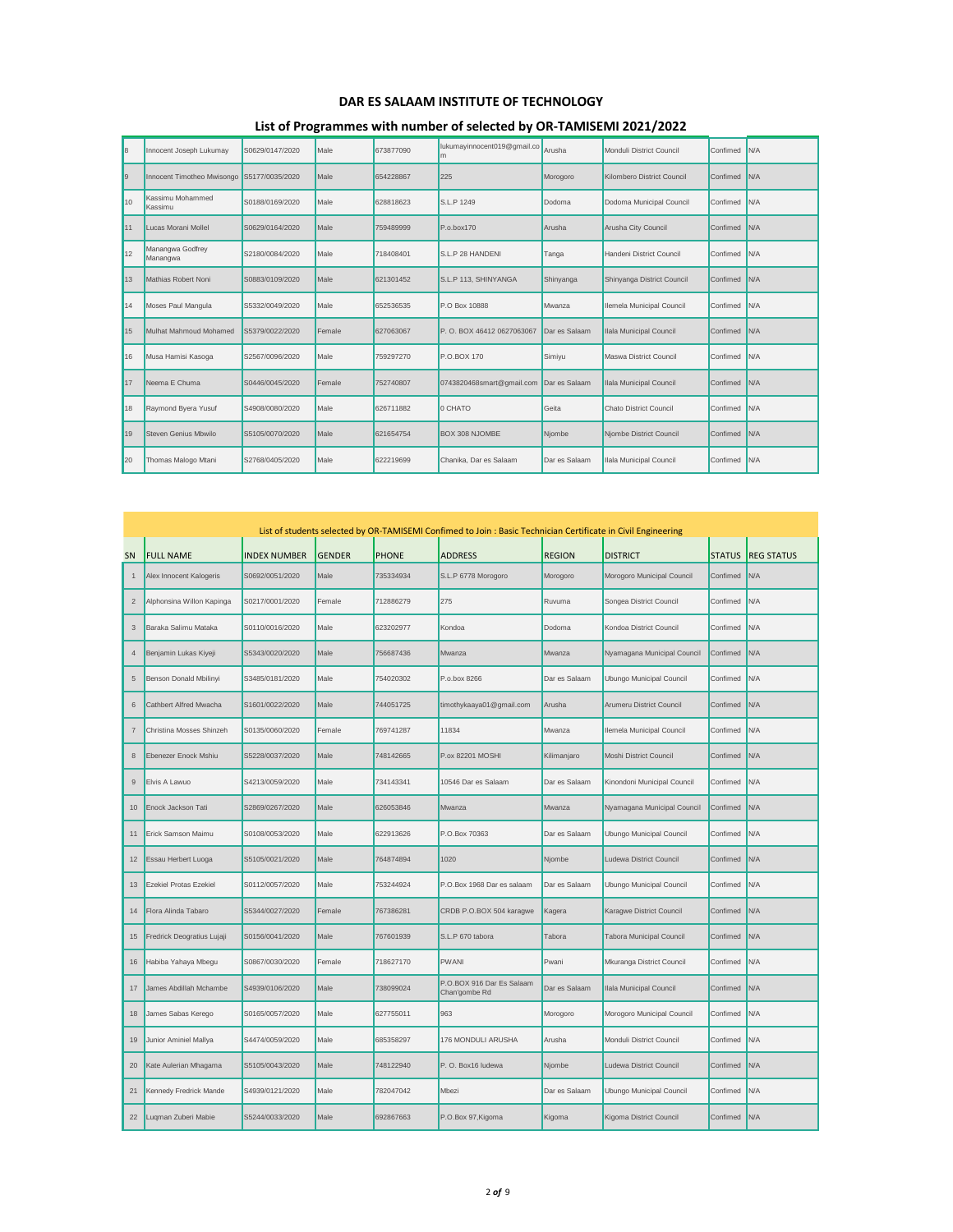| 23 | Mariam Cosmas Alex        | S0249/0069/2020 | Female | 784743222 | S.L.P 109 BARIADI    | Simiyu        | <b>Bariadi District Council</b> | Confimed | N/A        |
|----|---------------------------|-----------------|--------|-----------|----------------------|---------------|---------------------------------|----------|------------|
| 24 | Marwa Peter Magige        | S4964/0073/2020 | Male   | 757379024 | ubungo Dar es Salaam | Dar es Salaam | Ilala Municipal Council         | Confimed | N/A        |
| 25 | Maureen Salumu Mwemsi     | S5141/0040/2020 | Female | 694110771 | P.O.BOX 2324 kilolo  | Iringa        | Iringa District Council         | Confimed | <b>N/A</b> |
| 26 | Nicela Theonest Leonard   | S3241/0073/2020 | Female | 753092319 | P.O.BOX 1605         | Kagera        | <b>Bukoba Municipal Council</b> | Confimed | <b>N/A</b> |
| 27 | Nicholaus Revocatus Mnubi | S5001/0017/2020 | Male   | 657242397 | S.L.P 6, Singida     | Singida       | Singida District Council        | Confimed | <b>N/A</b> |
| 28 | Nikolay Jumanne Karia     | S0692/0093/2020 | Male   | 624479546 | 284                  | Tanga         | Tanga City Council              | Confimed | <b>N/A</b> |
| 29 | Nyabara Charles Patrick   | S4213/0122/2020 | Male   | 769918946 | <b>BOX11424</b>      | Dar es Salaam | Ilala Municipal Council         | Confimed | N/A        |
| 30 | Olga Humphrey Kombe       | S4565/0040/2020 | Female | 783555977 | P.O.BOX 13256        | Dar es Salaam | Ilala Municipal Council         | Confimed | <b>N/A</b> |
| 31 | Raphael John Kundy        | S0629/0178/2020 | Male   | 748318118 | Po.Box01 Ngorongoro  | Arusha        | Arusha City Council             | Confimed | IN/A       |
| 32 | Rebeka R Fanuel           | S4090/0187/2020 | Female | 747972438 | S. L. P 16102        | Arusha        | Arusha City Council             | Confimed | N/A        |
| 33 | Sandra Emmanuel Obadiah   | S4964/0036/2020 | Female | 624246071 | <b>S.L.P 167</b>     | Manyara       | Babati Town Counci              | Confimed | IN/A       |
| 34 | Sultan T Mng'Ande         | S3500/0041/2020 | Male   | 759522396 | P.o.box 166          | Morogoro      | Morogoro Municipal Council      | Confimed | N          |

|                         | List of students selected by OR-TAMISEMI Confimed to Join : Basic Technician Certificate in Communication Systems Technology |                     |               |              |                            |               |                                 |               |                   |  |  |
|-------------------------|------------------------------------------------------------------------------------------------------------------------------|---------------------|---------------|--------------|----------------------------|---------------|---------------------------------|---------------|-------------------|--|--|
| SN                      | <b>FULL NAME</b>                                                                                                             | <b>INDEX NUMBER</b> | <b>GENDER</b> | <b>PHONE</b> | <b>ADDRESS</b>             | <b>REGION</b> | <b>DISTRICT</b>                 | <b>STATUS</b> | <b>REG STATUS</b> |  |  |
| 1                       | Benjamin B Shabu                                                                                                             | S0136/0016/2020     | Male          | 679376055    | 63154                      | Dar es Salaam | Ilala Municipal Council         | Confimed      | N/A               |  |  |
| $\overline{2}$          | Bianca R Mushi                                                                                                               | S5452/0001/2020     | Female        | 755422241    | P.O. Box 78162             | Dar es Salaam | Ubungo Municipal Council        | Confimed      | N/A               |  |  |
| 3                       | Bilalama Adam Bilalama                                                                                                       | S5291/0022/2020     | Male          | 620729768    | S.L.P 162                  | Kigoma        | Kasulu Town Council             | Confimed      | N/A               |  |  |
| 4                       | <b>Brian Protase Kato</b>                                                                                                    | S1522/0050/2020     | Male          | 620595587    | S.L.P 46461                | Dar es Salaam | Temeke Municipal Council        | Confimed      | N/A               |  |  |
| 5                       | Christian Abdala Kihanza                                                                                                     | S1530/0046/2020     | Male          | 786242454    | 17                         | Kigoma        | <b>Uvinza District Council</b>  | Confimed      | N/A               |  |  |
| $6\overline{6}$         | Davis Rwegoshora Mutta                                                                                                       | S5163/0057/2020     | Male          | 727770671    | Nil                        | Mwanza        | Ilemela Municipal Council       | Confimed      | N/A               |  |  |
|                         | Derick Fredrick Lukumay                                                                                                      | S1601/0034/2020     | Male          | 620757276    | nil                        | Arusha        | Arumeru District Council        | Confimed      | N/A               |  |  |
| $\overline{\mathbf{8}}$ | Dikson Revocath Munishi                                                                                                      | S4928/0008/2020     | Male          | 763236386    | S.L.P 580                  | Tanga         | Tanga City Council              | Confimed      | N/A               |  |  |
| $\overline{9}$          | Elias Linus Sanga                                                                                                            | S5391/0041/2020     | Male          | 622414587    | S.I.p 129, Dodoma          | Dodoma        | Dodoma Municipal Council        | Confimed      | N/A               |  |  |
| 10                      | Erick Jacob Ndaki                                                                                                            | S1522/0058/2020     | Male          | 678317748    | S.L.P 9080                 | Dar es Salaam | Kigamboni Municipal Council     | Confimed      | N/A               |  |  |
| 11                      | Fredy Placio Shirima                                                                                                         | S0629/0135/2020     | Male          | 625411643    | Pobox 10905                | Arusha        | Arusha City Council             | Confimed      | N/A               |  |  |
| 12                      | Godlove James Daudi                                                                                                          | S0136/0050/2020     | Male          | 621007841    | SLP 01 Tarime-Rorya        | Mara          | Rorya District Council          | Confimed      | N/A               |  |  |
| 13                      | Hoja Erenest Daud                                                                                                            | S3519/0262/2020     | Male          | 753408955    | P.O. BOX 456, GEITA        | Geita         | <b>Bukombe District Council</b> | Confimed      | N/A               |  |  |
| 14                      | James Frank Mbilinyi                                                                                                         | S5345/0074/2020     | Male          | 625956052    | S.L.P 10 mbinga            | Ruvuma        | Mbinga District Council         | Confimed      | N/A               |  |  |
| 15                      | Janeth S Malole                                                                                                              | S0260/0050/2020     | Female        | 656973484    |                            | Morogoro      | Morogoro Municipal Council      | Confimed      | N/A               |  |  |
| 16                      | Jesca John Bitus                                                                                                             | S4854/0027/2020     | Female        | 624465418    | P.O.Box109, Geita          | Geita         | Geita District Council          | Confimed      | N/A               |  |  |
| 17                      | Joel S Mbwile                                                                                                                | S4416/0082/2020     | Male          | 757860170    | <b>KILOSA</b>              | Morogoro      | Kilosa District Council         | Confimed      | N/A               |  |  |
| 18                      | Joely Gerald Joely                                                                                                           | S2771/0174/2020     | Male          | 786227332    | 786227332                  | Dar es Salaam | Ilala Municipal Council         | Confimed      | N/A               |  |  |
| 19                      | Joram Stanley Mwegoha                                                                                                        | S0139/0079/2020     | Male          | 787091555    | S.L.P 28043 kisarawe pwani | Pwani         | Kisarawe District Council       | Confimed      | N/A               |  |  |
| 20                      | Justina Bhoke Andrea                                                                                                         | S4968/0026/2020     | Female        | 715812774    | S.L.P 174                  | Tabora        | <b>Tabora Municipal Council</b> | Confimed      | N/A               |  |  |
| 21                      | Kani Haji Kisingile                                                                                                          | S4260/0107/2020     | Male          | 624980278    | wyskyboy@gmail.com         | Njombe        | Makambako Town Council          | Confimed      | N/A               |  |  |
| 22                      | Karebu Oscar Anthony                                                                                                         | S3056/0074/2020     | Male          | 625665049    | 122 kiruruma               | Kagera        | Karagwe District Council        | Confimed      | N/A               |  |  |
| 23                      | Kelvin Protas Wangwe                                                                                                         | S2761/0219/2020     | Male          | 629744311    | S.L.P 69024                | Dar es Salaam | Ilala Municipal Council         | Confimed      | N/A               |  |  |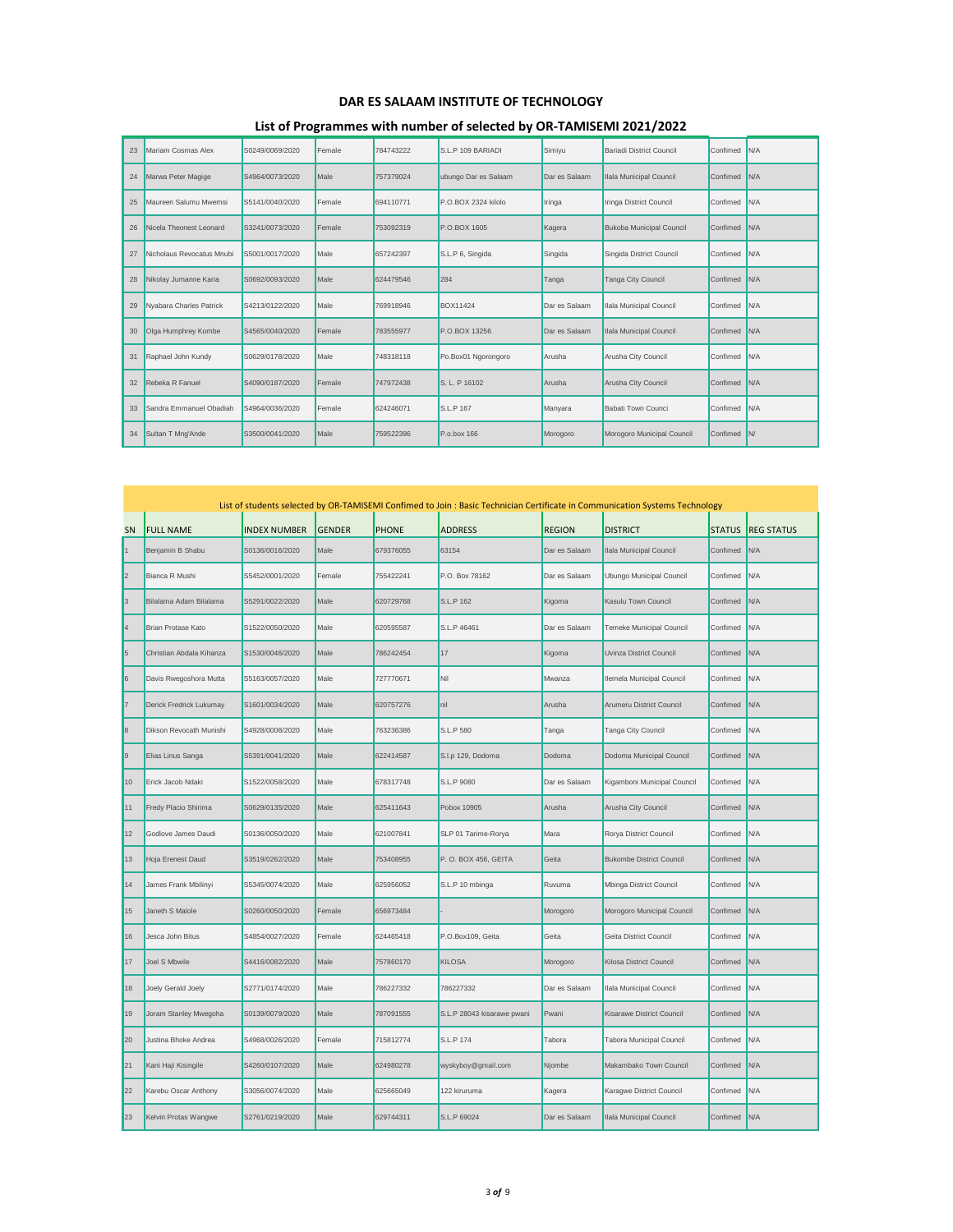| 24 | Mary Francis Maembe      | S5053/0013/2020 | Female | 782304959 | S.L.P 154            | Tabora        | Nzega District Council      | Confimed | IN/A        |
|----|--------------------------|-----------------|--------|-----------|----------------------|---------------|-----------------------------|----------|-------------|
| 25 | Mashteh Charles Mhando   | S5130/0027/2020 | Male   | 620843398 | 77386 Dar es salaam  | Dar es Salaam | Kinondoni Municipal Council | Confimed | N/A         |
| 26 | Mayala Jeremiah John     | S0883/0110/2020 | Male   | 623546141 | mwanza ilemela       | Mwanza        | Ilemela Municipal Council   | Confimed | N/A         |
| 27 | Michael Josephat Machela | S0104/0094/2020 | Male   | 683215307 | <b>MWANZA</b>        | Mwanza        | Nyamagana Municipal Council | Confimed | N/A         |
| 28 | Monica John Ntemi        | S3794/0086/2020 | Female | 629541951 | S.L.P 384 GEITA      | Geita         | Geita District Council      | Confimed | N/A         |
| 29 | Ng'Wakami Baluhi Ndelu   | S0232/0059/2020 | Female | 628451615 | S.L.P441             | Kagera        | Karagwe District Council    | Confimed | <b>IN/A</b> |
| 30 | Omary Amani Kilanga      | S4183/0367/2020 | Male   | 624727518 | 624727518            | Dar es Salaam | Ilala Municipal Council     | Confimed | <b>N/A</b>  |
| 31 | Shafii Amiri Suleimani   | S5228/0068/2020 | Male   | 685385989 | 13                   | Dodoma        | Dodoma Municipal Council    | Confimed | IN/A        |
| 32 | Steven Erasto Daud       | S0461/0081/2020 | Male   | 767541481 | S. L. P 158          | Shinyanga     | Kahama Town Council         | Confimed | IN/A        |
| 33 | Sylvester Joseph Kiondo  | S0127/0039/2020 | Male   | 657075703 | Kilimanjaro          | Kilimanjaro   | <b>Hai District Council</b> | Confimed | <b>N/A</b>  |
| 34 | Tracy Joseph Makori      | S5587/0019/2020 | Female | 739663335 | P.O.BOX 10498 Arusha | Arusha        | Arusha City Council         | Confimed | <b>N/A</b>  |

|                         |                                |                     |               |              |                                                            |               | List of students selected by OR-TAMISEMI Confimed to Join : Basic Technician Certificate in Communication Systems Technology |               |                   |
|-------------------------|--------------------------------|---------------------|---------------|--------------|------------------------------------------------------------|---------------|------------------------------------------------------------------------------------------------------------------------------|---------------|-------------------|
| <b>SN</b>               | <b>FULL NAME</b>               | <b>INDEX NUMBER</b> | <b>GENDER</b> | <b>PHONE</b> | <b>ADDRESS</b>                                             | <b>REGION</b> | <b>DISTRICT</b>                                                                                                              | <b>STATUS</b> | <b>REG STATUS</b> |
|                         | Alex Elisael Urasa             | S0514/0032/2020     | Male          | 762125330    | 7580 Moshi                                                 | Kilimanjaro   | Hai District Council                                                                                                         | Confimed      | N/A               |
| $\overline{2}$          | Andrew Damalu Malisa           | S2499/0116/2020     | Male          | 625606337    | P.O Box 71262                                              | Dar es Salaam | Ilala Municipal Council                                                                                                      | Confimed      | N/A               |
| $\overline{\mathbf{3}}$ | Arbogast Deogratias<br>Magomba | S0101/0043/2020     | Male          | 622738158    | Kimara, Dar es salaam.<br>Ubungo Municipal P.O.BOX<br>4913 | Dar es Salaam | Ilala Municipal Council                                                                                                      | Confimed      | N/A               |
| 4                       | Brian Godson Ngomuo            | S5536/0022/2020     | Male          | 744286078    | P.O.Box 11639                                              | Dar es Salaam | Ilala Municipal Council                                                                                                      | Confimed      | N/A               |
| 5                       | Daniel Eudes Urassa            | S0180/0017/2020     | Male          | 787531304    | P. O BOX 42316 Dar es<br>Salaam                            | Dar es Salaam | Temeke Municipal Council                                                                                                     | Confimed      | N/A               |
| $6\phantom{.0}$         | Daudi Rugoye Mkama             | S4932/0113/2020     | Male          | 754064471    | <b>ILEMELA</b>                                             | Mwanza        | Ilemela Municipal Council                                                                                                    | Confimed      | N/A               |
|                         | Godlove Lephy Gembe            | S1792/0021/2020     | Male          | 738058825    | 4273Dar es salaam                                          | Dar es Salaam | Ilala Municipal Council                                                                                                      | Confimed      | N/A               |
| 8                       | Irene Agustino Kapinga         | S5383/0025/2020     | Female        | 757292933    | <b>SLP 50</b>                                              | Ruvuma        | Mbinga District Council                                                                                                      | Confimed      | N/A               |
| $\overline{9}$          | <b>Isaack Edmund Joseph</b>    | S5460/0023/2020     | Male          | 748742247    | P.O.Box 66                                                 | Kilimanjaro   | Rombo District Council                                                                                                       | Confimed      | N/A               |
| 10                      | Jenifa F Msabaha               | S4674/0015/2020     | Female        | 624788191    | P. O. Box 238                                              | Katavi        | Mlele District Council                                                                                                       | Confimed      | N/A               |
| 11                      | Juke Amos Mshandete            | S4631/0043/2020     | Female        | 754242408    | P.o.box 206                                                | Shinyanga     | Shinyanga District Council                                                                                                   | Confimed      | N/A               |
| 12                      | Khelen Shedrack Batholomeo     | S0222/0092/2020     | Female        | 694119918    | P.o.box 20592                                              | Dar es Salaam | Ilala Municipal Council                                                                                                      | Confimed      | N/A               |
| 13                      | Noah Asukile Mwakasangule      | S0748/0122/2020     | Male          | 686477043    | 7043                                                       | Dar es Salaam | Ilala Municipal Council                                                                                                      | Confimed      | N/A               |
| 14                      | Obadia John Elisha             | S5201/0052/2020     | Male          | 765142262    | 302                                                        | Arusha        | Karatu District Council                                                                                                      | Confimed      | N/A               |
| 15                      | Othman Primus Kimaryo          | S0825/0067/2020     | Male          | 713656102    | 1115                                                       | Kilimanjaro   | Moshi Municipal Council                                                                                                      | Confimed      | N/A               |
| 16                      | Philipo Joseph Masenga         | S0154/0048/2020     | Male          | 677803744    | Chanika-Buyuni, S.L. P32329                                | Dar es Salaam | Ilala Municipal Council                                                                                                      | Confimed      | N/A               |
| 17                      | Raymond Shafiq Clement         | S0189/0064/2020     | Male          | 682933872    | P.o.box 9191 daressalaam                                   | Dar es Salaam | Ilala Municipal Council                                                                                                      | Confimed      | N/A               |
| 18                      | Richard Martin Madalo          | S5244/0043/2020     | Male          | 766202126    | P.O.BOX 561, GEITA                                         | Dodoma        | Dodoma Municipal Council                                                                                                     | Confimed      | N/A               |
| 19                      | Robson Robert Mkoba            | S3470/0112/2020     | Male          | 622733118    | Box 24827                                                  | Dar es Salaam | Ilala Municipal Council                                                                                                      | Confimed      | N/A               |
| 20                      | Sadiki Sultani Mndeme          | S0188/0195/2020     | Male          | 784864535    | S.L.P 15 SAME                                              | Kilimanjaro   | Same District Council                                                                                                        | Confimed      | N/A               |
| 21                      | Severa Kuya Sayalel            | S5419/0046/2020     | Female        | 683223983    | 12970 ARUSHA                                               | Arusha        | Arusha City Council                                                                                                          | Confimed      | N/A               |
| 22                      | Shedrack Audiface Shayo        | S5460/0028/2020     | Male          | 752072695    | P.O.BOX 86 TARAKEA                                         | Kilimanjaro   | Rombo District Council                                                                                                       | Confimed      | N/A               |
| 23                      | Tajiri Ramadhani Tajiri        | S0671/0107/2020     | Male          | 762671796    | 223-same                                                   | Kilimanjaro   | Same District Council                                                                                                        | Confimed      | N/A               |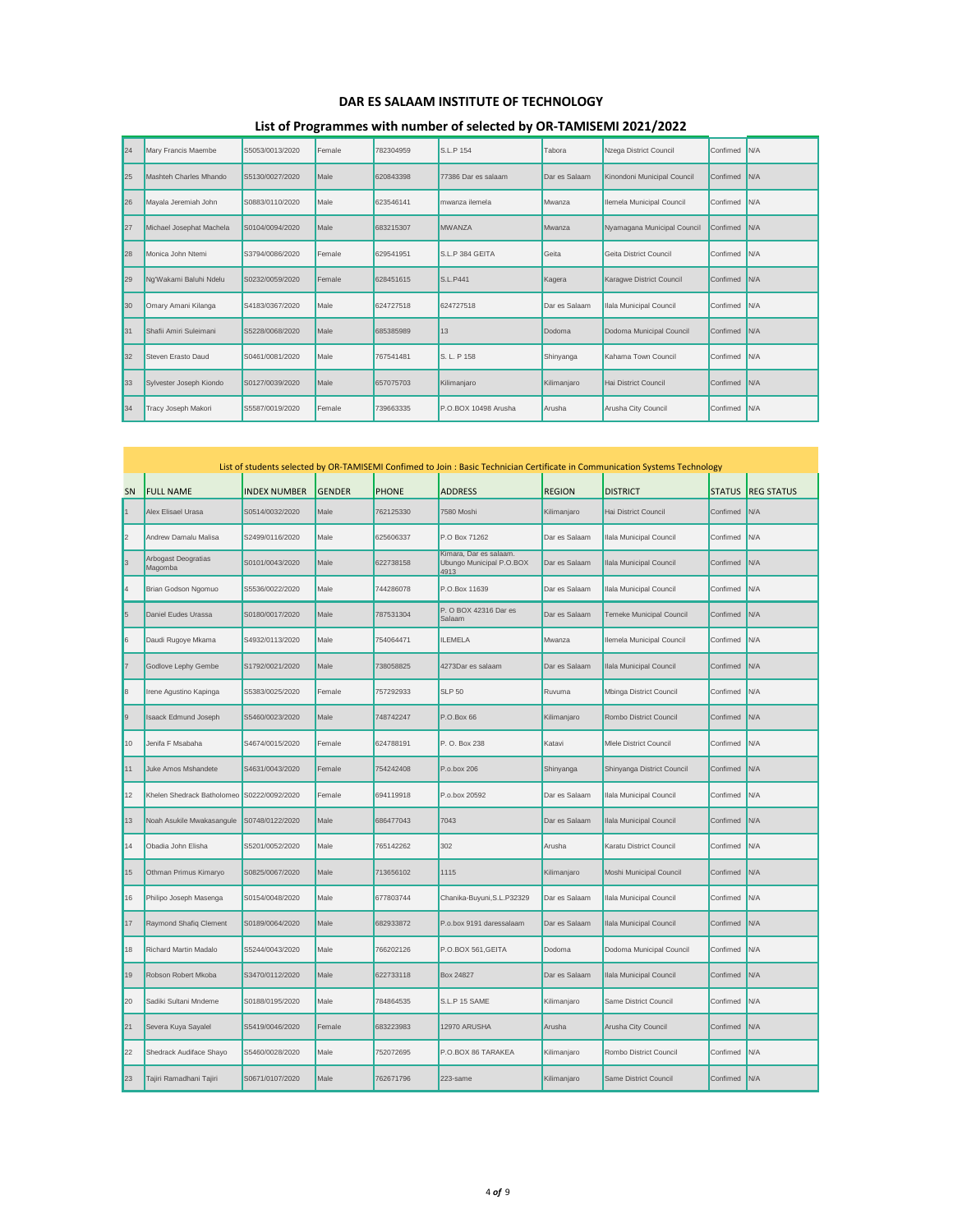|                      |                                             |                     |               |              | List of students selected by OR-TAMISEMI Confimed to Join : Basic Technician Certificate in Electrical Engineering |               |                                 |               |                   |
|----------------------|---------------------------------------------|---------------------|---------------|--------------|--------------------------------------------------------------------------------------------------------------------|---------------|---------------------------------|---------------|-------------------|
| SN                   | <b>FULL NAME</b>                            | <b>INDEX NUMBER</b> | <b>GENDER</b> | <b>PHONE</b> | <b>ADDRESS</b>                                                                                                     | <b>REGION</b> | <b>DISTRICT</b>                 | <b>STATUS</b> | <b>REG STATUS</b> |
| $\vert$ 1            | Allen Jovenary Katabaro                     | S5558/0010/2020     | Male          | 694097293    | 486                                                                                                                | Kagera        | Karagwe District Council        | Confimed      | N/A               |
| $\vert$ <sub>2</sub> | Collins Emmanuel Manyenye                   | S5343/0025/2020     | Male          | 628181829    | P.O BOX 11677 MWANZA                                                                                               | Mwanza        | Nyamagana Municipal Council     | Confimed      | N/A               |
| $\vert$ 3            | Daud Moses Mgeni                            | S5416/0021/2020     | Male          | 688246329    | P.O.BOX 49 MBEYA                                                                                                   | Mbeya         | Mbeya City Council              | Confimed      | N/A               |
| 4                    | David Petro Sirengo                         | S0967/0110/2020     | Male          | 757854474    | P.o box 96 mlole                                                                                                   | Kigoma        | Kigoma-Ujiji Municipal Council  | Confimed      | N/A               |
| $\vert$ <sub>5</sub> | Delight Nelson Nkota                        | S5128/0024/2020     | Female        | 768973189    | Vwawa ss P.O.BOX 224 Mbozi                                                                                         | Mbeya         | Mbeya City Council              | Confimed      | N/A               |
| 6                    | Derick Donald Kimara                        | S0174/0007/2020     | Male          | 656780430    | P.O.Box 66786 DSM                                                                                                  | Dar es Salaam | Kinondoni Municipal Council     | Confimed      | N/A               |
|                      | Diana Charles Mwabulambo                    | S1187/0031/2020     | Female        | 765152862    | P.O.BOX 682                                                                                                        | Iringa        | Iringa District Council         | Confimed      | N/A               |
| 8                    | Dorcas Emmanuel Nkya                        | S5419/0013/2020     | Female        | 655634717    | 2017 ARUSHA                                                                                                        | Arusha        | Arusha City Council             | Confimed      | N/A               |
| 9                    | Doris Tegela Nicholaus                      | S0247/0018/2020     | Female        | 759538929    | P.o Box 46 kigoma                                                                                                  | Kigoma        | Kigoma-Ujiji Municipal Council  | Confimed      | N/A               |
| 10                   | Flia Lazaro Mlowe                           | S0108/0045/2020     | Male          | 628096730    | SLP 1 Mufindi                                                                                                      | Iringa        | Mafinga Town Counci             | Confimed      | N/A               |
| 11                   | Elikana Balandya<br>Chalomhola              | S5536/0036/2020     | Male          | 624938028    | p. o. box 35939 DSM                                                                                                | Dar es Salaam | Ubungo Municipal Council        | Confimed      | N/A               |
| 12                   | Joseph Christopher Chongola S0108/0103/2020 |                     | Male          | 710417805    | S.L.P 547, NJOMBE                                                                                                  | Iringa        | Iringa District Council         | Confimed      | N/A               |
| 13                   | Joshua Jonas Paul                           | S4939/0116/2020     | Male          | 653712686    | P.O.BOX 63304                                                                                                      | Dar es Salaam | Ilala Municipal Council         | Confimed      | N/A               |
| 14                   | Juma Abdallah Chikoyo                       | S0153/0028/2020     | Male          | 715766035    | P.O.BOX 9024 Dar es salaam                                                                                         | Dar es Salaam | Ilala Municipal Council         | Confimed      | N/A               |
| 15                   | Junior Paschal Jonah                        | S0154/0040/2020     | Male          | 675069769    | 20950                                                                                                              | Dar es Salaam | Ilala Municipal Council         | Confimed      | N/A               |
| 16                   | Khadija Amir Rajab                          | S5344/0046/2020     | Female        | 682440937    | Bariadi                                                                                                            | Simiyu        | <b>Bariadi District Council</b> | Confimed      | N/A               |
| 17                   | Kulwa Kusekwa Misalaba                      | S0323/0050/2020     | Male          | 784504555    | Mwanza Iqoma shamaliwa                                                                                             | Mwanza        | Ilemela Municipal Council       | Confimed      | N/A               |
| 18                   | Lucy Donald Mkalawa                         | S4565/0032/2020     | Female        | 675777246    | Mapinga, Bagamoyo                                                                                                  | Pwani         | Bagamoyo District Council       | Confimed      | N/A               |
| 19                   | Michael John Ngandaku                       | S4939/0125/2020     | Male          | 623719113    | P.O.Box 66752                                                                                                      | Dar es Salaam | Kinondoni Municipal Council     | Confimed      | N/A               |
| 20                   | Michael Paul Albert                         | S1220/0176/2020     | Male          | 627485402    | P.O.Box Songea.                                                                                                    | Ruvuma        | Songea District Council         | Confimed      | N/A               |
| 21                   | Mohamed Hashim Daffa                        | S1192/0101/2020     | Male          | 782848302    | 104 Korogwe                                                                                                        | Tanga         | Korogwe Town Counci             | Confimed      | N/A               |
| 22                   | Peter Gile Nguta                            | S0658/0057/2020     | Male          | 659415070    | P. O BOX 388 ITILIMA SIMIYU Simiyu                                                                                 |               | Itilima District Council        | Confimed      | N/A               |
| 23                   | Rahma Hassan Ramadhani                      | S0139/0018/2020     | Female        | 623490690    | <b>NIL</b>                                                                                                         | Dar es Salaam | Ilala Municipal Council         | Confimed      | N/A               |
| 24                   | Ramadhani Abdallah<br>Kimbanga              | S1045/0141/2020     | Male          | 779014383    | Mtoni mtongani                                                                                                     | Dar es Salaam | Temeke Municipal Council        | Confimed      | N/A               |
| 25                   | Ruth Fanuel Mkanza                          | S1075/0053/2020     | Female        | 685658420    | 385 MARANGU                                                                                                        | Kilimanjaro   | Moshi District Council          | Confimed      | N/A               |
| 26                   | Shadrack Godwin Mamkwe                      | S0692/0102/2020     | Male          | 627666222    | P.O.BOX 57 ARUSHA                                                                                                  | Arusha        | Arusha City Council             | Confimed      | N/A               |
| 27                   | Shakira Suleiman Kitemo                     | S0139/0023/2020     | Female        | 627388223    | <b>SLP 49</b>                                                                                                      | Morogoro      | Kilosa District Council         | Confimed      | N/A               |

|    | List of students selected by OR-TAMISEMI Confimed to Join : Basic Technician Certificate in Electronics and Telecommunication Engineering |                     |               |              |                                                                       |               |                                 |               |                   |  |  |  |  |
|----|-------------------------------------------------------------------------------------------------------------------------------------------|---------------------|---------------|--------------|-----------------------------------------------------------------------|---------------|---------------------------------|---------------|-------------------|--|--|--|--|
| SN | <b>FULL NAME</b>                                                                                                                          | <b>INDEX NUMBER</b> | <b>GENDER</b> | <b>PHONE</b> | <b>ADDRESS</b>                                                        | <b>REGION</b> | <b>DISTRICT</b>                 | <b>STATUS</b> | <b>REG STATUS</b> |  |  |  |  |
|    | Abdulazizi Gift Halekwa                                                                                                                   | S0112/0002/2020     | Male          | 754675423    | P.o.box 567                                                           | Geita         | <b>Bukombe District Council</b> | Confimed N/A  |                   |  |  |  |  |
| l2 | Amani Hussein Tutuki                                                                                                                      | S0139/0036/2020     | Male          | 768398831    | Dar es salaam Tanzania<br>mabibo                                      | Dar es Salaam | Ubungo Municipal Council        | Confimed      | IN/A              |  |  |  |  |
| l3 | David Oscar Ernest                                                                                                                        | S5244/0012/2020     | Male          | 767734582    | 561                                                                   | Geita         | <b>Bukombe District Council</b> | Confimed N/A  |                   |  |  |  |  |
| 14 | Debora Langson Wazanika                                                                                                                   | S2672/0026/2020     | Female        | 759746708    | 185                                                                   | Dar es Salaam | Ilala Municipal Council         | Confimed      | IN/A              |  |  |  |  |
| 5  | Dorika Lasmos Mkongwa                                                                                                                     | S4024/0022/2020     | Female        | 626468820    | <b>DORIKA LASMOS</b><br>MKONGWA, C/O LASMOS<br>LEVI MKONGWA, BOX 9024 | Dar es Salaam | Ilala Municipal Council         | Confimed N/A  |                   |  |  |  |  |
| 6  | Elibariki Mathius Lother                                                                                                                  | S4066/0023/2020     | Male          | 658772954    | 260                                                                   | Kilimanjaro   | Hai District Council            | Confimed      | <b>N/A</b>        |  |  |  |  |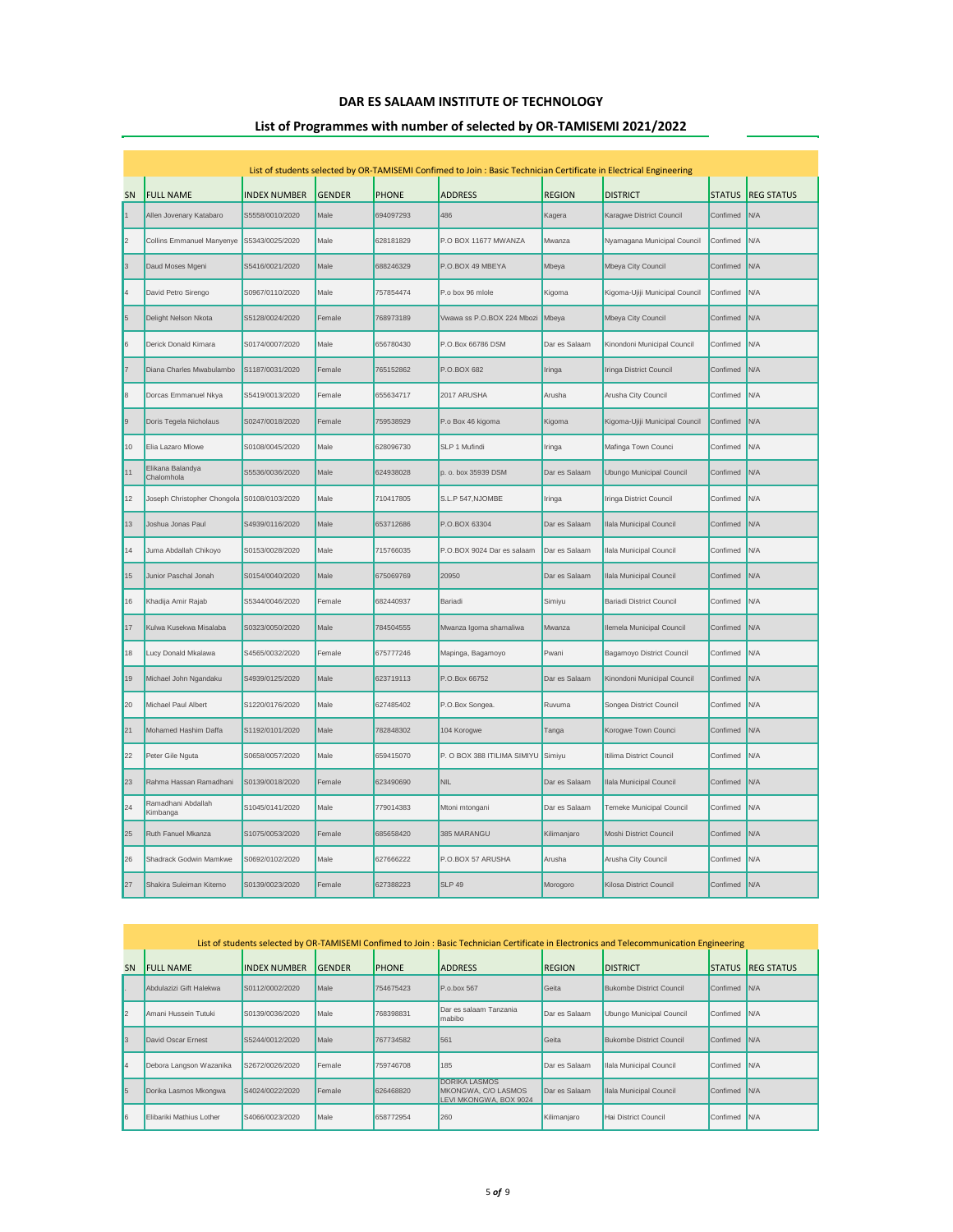| $\overline{7}$ | Florah T Kessy              | S0248/0049/2020 | Female | 755922474 | <b>DAR ES SALAAM</b>         | Dar es Salaam | Kinondoni Municipal Council     | Confimed | <b>N/A</b> |
|----------------|-----------------------------|-----------------|--------|-----------|------------------------------|---------------|---------------------------------|----------|------------|
| l8             | Frank Allen Youze           | S0101/0103/2020 | Male   | 718935229 | Kigamboni, dar es salaam     | Dar es Salaam | Kigamboni Municipal Council     | Confimed | <b>N/A</b> |
| l9             | Gilbert John Msumba         | S4740/0050/2020 | Male   | 786430488 | P.o.Box 2958                 | Dodoma        | Mpwapwa District Council        | Confimed | N/A        |
| 10             | Hussein Mustafa Tekenya     | S0112/0084/2020 | Male   | 787635485 | P.O.BOX 186 KIDATU           | Morogoro      | Kilombero District Council      | Confimed | <b>N/A</b> |
| 11             | <b>Isack Philipo Mamuya</b> | S3646/0055/2020 | Male   | 626896803 | P.O.BOX 53                   | Arusha        | <b>Arumeru District Council</b> | Confimed | <b>N/A</b> |
| 12             | James Prosper Kweka         | S0165/0056/2020 | Male   | 653975681 | Bunda TC -Mara               | Dar es Salaam | Ilala Municipal Council         | Confimed | <b>N/A</b> |
| 13             | Joseph M Wambura            | S0136/0062/2020 | Male   | 765988181 | Kigamboni mc - dar es salaam | Dar es Salaam | Ilala Municipal Council         | Confimed | <b>N/A</b> |
| 14             | Lewis Leonce Respicius      | S3491/0085/2020 | Male   | 755438783 | <b>BUKOBA</b>                | Kagera        | <b>Bukoba Municipal Council</b> | Confimed | <b>N/A</b> |
| 15             | Miraji Ally Miraji          | S0188/0173/2020 | Male   | 754209615 | 7756                         | Kilimanjaro   | Moshi Municipal Council         | Confimed | <b>N/A</b> |
| 16             | Raymond Jeffa Duma          | S5451/0085/2020 | Male   | 743276540 | P.o.box.1571                 | Iringa        | Iringa District Council         | Confimed | <b>N/A</b> |
| 17             | Vanessa Innocent Mbinga     | S1011/0047/2020 | Female | 764453313 | p.o.box 2329                 | Dar es Salaam | Ubungo Municipal Council        | Confimed | IN/A       |

|                | List of students selected by OR-TAMISEMI Confimed to Join : Basic Technician Certificate in Food Science and Technology |                     |               |              |                            |               |                                 |               |                   |  |  |
|----------------|-------------------------------------------------------------------------------------------------------------------------|---------------------|---------------|--------------|----------------------------|---------------|---------------------------------|---------------|-------------------|--|--|
| <b>SN</b>      | <b>FULL NAME</b>                                                                                                        | <b>INDEX NUMBER</b> | <b>GENDER</b> | <b>PHONE</b> | <b>ADDRESS</b>             | <b>REGION</b> | <b>DISTRICT</b>                 | <b>STATUS</b> | <b>REG STATUS</b> |  |  |
| 1              | Charles Adam Mwaigoga                                                                                                   | S1601/0023/2020     | Male          | 735333591    | 19942 DSM                  | Dar es Salaam | <b>Ubungo Municipal Council</b> | Confimed      | N/A               |  |  |
| $\overline{2}$ | David Willy Jilulu                                                                                                      | S4423/0043/2020     | Male          | 628833152    | stfrancisxaviery@gmail.com | Dar es Salaam | Ilala Municipal Council         | Confimed      | N/A               |  |  |
| <sup>3</sup>   | Edda Erick Shigendi                                                                                                     | S0536/0010/2020     | Female        | 656495752    | S.L.P5150DAR ES SALAAM     | Dar es Salaam | Ilala Municipal Council         | Confimed      | N/A               |  |  |
| $\overline{4}$ | Evance Josephat August                                                                                                  | S0165/0043/2020     | Male          | 687075903    | P.O BOX 15 Tawossa         | Kilimanjaro   | Rombo District Council          | Confimed      | N/A               |  |  |
| 5              | Franklin Paschal Kidiku                                                                                                 | S1601/0055/2020     | Male          | 694066176    | P.O.BOX 70772              | Dar es Salaam | Kigamboni Municipal Council     | Confimed      | N/A               |  |  |
| 6              | Gabriel Lucas Gabriel                                                                                                   | S2624/0114/2020     | Male          | 747132892    |                            | Geita         | <b>Bukombe District Council</b> | Confimed      | N/A               |  |  |
| 7              | Gerald Furahini Kidafuri                                                                                                | S5027/0035/2020     | Male          | 769352479    | S. L. P. 194 Dodoma        | Dodoma        | Dodoma Municipal Council        | Confimed      | N/A               |  |  |
| 8              | Gloria Cyril Momburi                                                                                                    | S0536/0014/2020     | Female        | 656103970    | P.O BOX 2948               | Dar es Salaam | Temeke Municipal Council        | Confimed      | N/A               |  |  |
| $\overline{9}$ | Hemed Khalphani Mdee                                                                                                    | S1522/0064/2020     | Male          | 678324468    | P.O.BOX 8834               | Kilimanjaro   | Moshi District Council          | Confimed      | N/A               |  |  |
| 10             | Leonard Dismas Sheshahu                                                                                                 | S0118/0036/2020     | Male          | 655484175    | P.O.BOX21                  | Geita         | Geita District Council          | Confimed      | N/A               |  |  |
| 11             | Mark P Temba                                                                                                            | S4564/0059/2020     | Male          | 620499835    | Nil                        | Dar es Salaam | Kinondoni Municipal Council     | Confimed      | N/A               |  |  |
| 12             | Maselina Charles Kihiyo                                                                                                 | S0536/0028/2020     | Female        | 783182911    | S.L.P95, Tunduru           | Dar es Salaam | Ilala Municipal Council         | Confimed      | N/A               |  |  |
| 13             | Thuwaiba Ridhiwan Hamis                                                                                                 | S5298/0035/2020     | Female        | 624361861    | S.L.P 2461                 | Dodoma        | Dodoma Municipal Council        | Confimed      | N/A               |  |  |
| 14             | Unison Mateso Utenga                                                                                                    | S0139/0123/2020     | Male          | 754429359    | <b>DAR ES SALAAM</b>       | Dar es Salaam | Ilala Municipal Council         | Confimed      | N/A               |  |  |
| 15             | <b>Yusto Mateso Alex</b>                                                                                                | S4423/0098/2020     | Male          | 629223863    | <b>SLP 72 KASULU</b>       | Kigoma        | Kasulu District Council         | Confimed      | N/A               |  |  |

|               | List of students selected by OR-TAMISEMI Confimed to Join : Basic Technician Certificate in Information Technology |                     |               |              |                          |               |                             |               |                   |  |  |
|---------------|--------------------------------------------------------------------------------------------------------------------|---------------------|---------------|--------------|--------------------------|---------------|-----------------------------|---------------|-------------------|--|--|
| SN            | <b>FULL NAME</b>                                                                                                   | <b>INDEX NUMBER</b> | <b>GENDER</b> | <b>PHONE</b> | <b>ADDRESS</b>           | <b>REGION</b> | <b>DISTRICT</b>             | <b>STATUS</b> | <b>REG STATUS</b> |  |  |
|               | Annamary Edward Mturi                                                                                              | S5253/0004/2020     | Female        | 621795610    | P.o.box1207              | Mara          | Serengeti District Council  | Confimed N/A  |                   |  |  |
| $\mathsf{I}2$ | <b>Elly Gerady Karaseza</b>                                                                                        | S3837/0108/2020     | Male          | 767023969    | S.L.P. 97 KASULU         | Kigoma        | Kasulu Town Council         | Confimed N/A  |                   |  |  |
| l3            | Hossana Haonga Ndositwe                                                                                            | S4964/0061/2020     | Male          | 689002200    | Mbweni                   | Dar es Salaam | Ilala Municipal Council     | Confimed N/A  |                   |  |  |
| $\vert$ 4     | Jesse Firmin Mallya                                                                                                | S4939/0109/2020     | Male          | 653294241    | S.L.P 9534.Dar-es-Salaam | Dar es Salaam | Kinondoni Municipal Council | Confimed N/A  |                   |  |  |
| 15            | Junior J Nyakoro                                                                                                   | S4213/0098/2020     | Male          | 628400407    | P.O.BOX 34315            | Dar es Salaam | Ilala Municipal Council     | Confimed N/A  |                   |  |  |
| 6             | <b>Junior Richard Meela</b>                                                                                        | S4939/0118/2020     | Male          | 626162583    | <b>P.O BOX 8329 DSM</b>  | Dar es Salaam | Ilala Municipal Council     | Confimed N/A  |                   |  |  |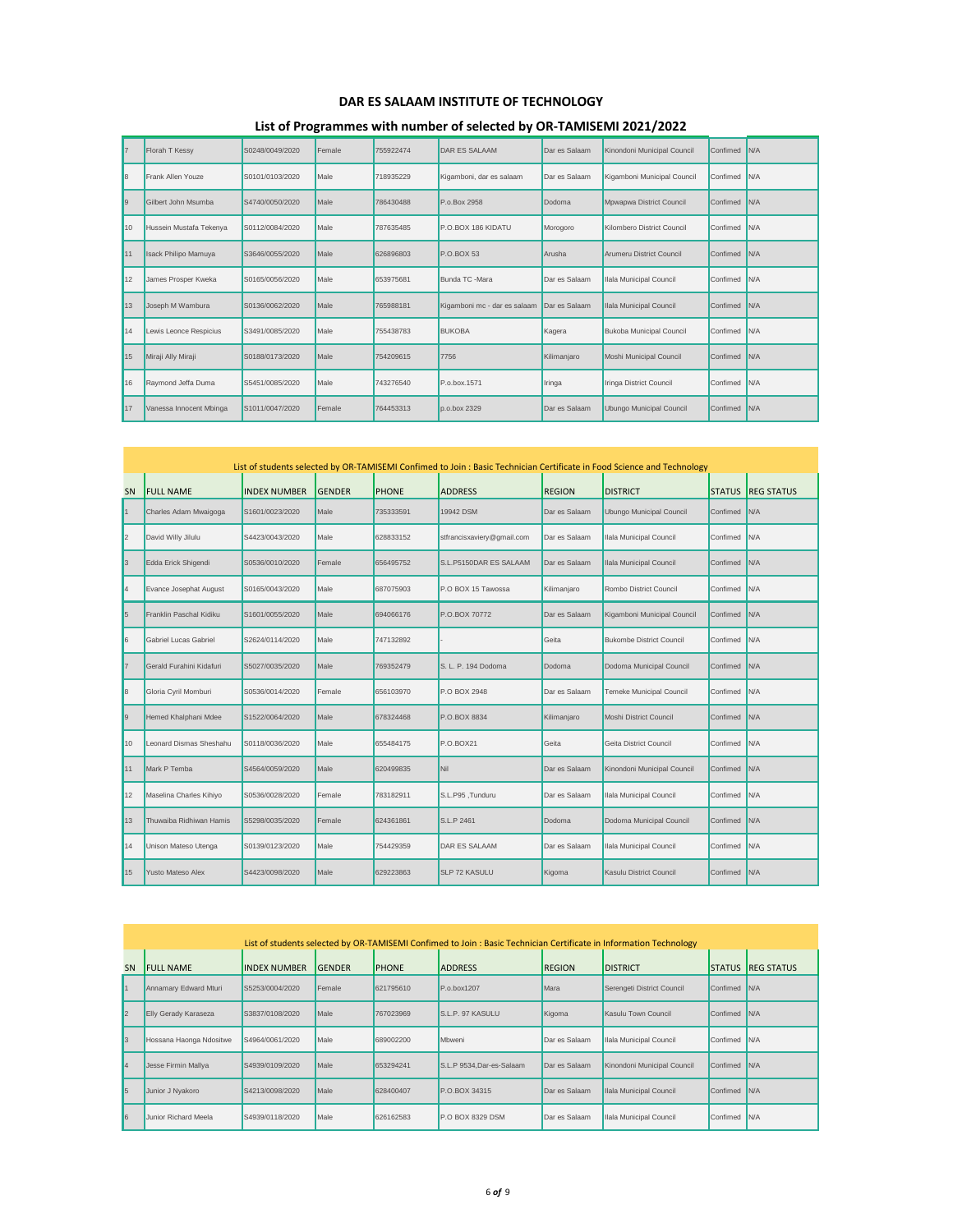| 17        | Kelvin John Magomba       | S5343/0081/2020 | Male | 626641358 | P.O.BOX 164-SENGEREMA                                                                         | Mwanza        | Sengerema District Council      | Confimed | <b>IN/A</b> |
|-----------|---------------------------|-----------------|------|-----------|-----------------------------------------------------------------------------------------------|---------------|---------------------------------|----------|-------------|
| l8        | Kihungwe Elias Walwa      | S5027/0036/2020 | Male | 719752737 | Kariakoo                                                                                      | Simiyu        | Bariadi District Council        | Confimed | N/A         |
| l9        | Luqman Abdirazaq Tuke     | S0629/0165/2020 | Male | 758585847 | 7131 Arusha                                                                                   | Arusha        | Arusha City Council             | Confimed | <b>IN/A</b> |
| 10        | Machele Joseph Machele    | S4964/0070/2020 | Male | 778050893 | Kingugu                                                                                       | Dar es Salaam | <b>Temeke Municipal Council</b> | Confimed | IN/A        |
| 11        | Ruben Godfrey Mwageni     | S1141/0122/2020 | Male | 627595907 | <b>SLP 54</b>                                                                                 | Njombe        | Niombe District Council         | Confimed | <b>IN/A</b> |
| <b>12</b> | Soud Alfredy Peter        | S2768/0400/2020 | Male | 786693795 | Bangulo                                                                                       | Dar es Salaam | Ilala Municipal Council         | Confimed | N/A         |
| 13        | Suleiman Abdallah Athuman | S5130/0044/2020 | Male | 672626764 | Mapinga-Kiharaka-House<br>number: BDG/MPG/KHR/1809. Dar es Salaam<br>Bagamovo- Coastal Region |               | Kinondoni Municipal Council     | Confimed | <b>IN/A</b> |
| 14        | Valence Isdory Mwigani    | S4939/0147/2020 | Male | 623056847 | Kongowe                                                                                       | Dar es Salaam | Ilala Municipal Council         | Confimed | N/A         |

|                      |                               |                     |               |              | List of students selected by OR-TAMISEMI Trasfered to Join : Basic Technician Certificate in Mechanical Engineering |                               |                                 |               |                   |
|----------------------|-------------------------------|---------------------|---------------|--------------|---------------------------------------------------------------------------------------------------------------------|-------------------------------|---------------------------------|---------------|-------------------|
| S/N                  | <b>FULL NAME</b>              | <b>INDEX NUMBER</b> | <b>GENDER</b> | <b>PHONE</b> | <b>ADDRESS</b>                                                                                                      | <b>REGION</b>                 | <b>DISTRICT</b>                 | <b>STATUS</b> | <b>REG STATUS</b> |
|                      | Abraham Patrick Sway          | S1601/0001/2020     | Male          | 626806647    | 15464                                                                                                               | Arusha                        | Arusha City Council             | Confimed      | N/A               |
| I <sub>2</sub>       | Azad Azizi Mohamed            | S5380/0042/2020     | Male          | 626656430    | <b>NIL</b>                                                                                                          | <b>Zanzibar</b><br>Urban/West | Magharibi District              | Confimed      | N/A               |
| $\vert$ <sub>3</sub> | Frank Andrew Katuga           | S0135/0126/2020     | Male          | 711475995    | Ilolangulu                                                                                                          | Geita                         | Mbongwe District Council        | Confimed      | N/A               |
| 14                   | Goodluck Elehemia Mushi       | S0960/0165/2020     | Male          | 624000634    | P.O.BOX 15209 DSM                                                                                                   | Dar es Salaam                 | Ilala Municipal Council         | Confimed      | N/A               |
| 5                    | Hance Felix Mandela           | S5451/0069/2020     | Male          | 629332246    | 1860 iringa                                                                                                         | Iringa                        | <b>Iringa District Council</b>  | Confimed      | N/A               |
| l6                   | Henry Sigsmund Buretta        | S1601/0066/2020     | Male          | 752533298    | P.O.Box 7656 Arusha                                                                                                 | Arusha                        | Arusha City Council             | Confimed      | N/A               |
| 17                   | Lameck Samwel Tandu           | S0140/0055/2020     | Male          | 625548034    | S.L.P 517 BARIADI                                                                                                   | Simivu                        | <b>Bariadi District Council</b> | Confimed      | N/A               |
| 8                    | Ponela Juma Mohamedi          | S5130/0032/2020     | Male          | 627375012    | 42841 Dar es Salaam                                                                                                 | Dar es Salaam                 | Ubungo Municipal Council        | Confimed      | N/A               |
| l9                   | Ram-hadhan Juma<br>Chinavachi | S5130/0033/2020     | Male          | 784509195    | Upanga                                                                                                              | Dar es Salaam                 | Ilala Municipal Council         | Confimed      | N/A               |
| 10 <sup>10</sup>     | Reuben Patrick Malata         | S0108/0138/2020     | Male          | 758077779    | S.L.P 515 Makambako                                                                                                 | Iringa                        | Mufindi District Council        | Confimed      | <b>N/A</b>        |
| 11                   | Yusta Nyamwiza Godfrey        | S5344/0081/2020     | Female        | 713447794    | 625911803                                                                                                           | Mwanza                        | Nyamagana Municipal Council     | Confimed      | N/A               |
| 12 <sup>2</sup>      | Zealot Bedson Malinga         | S0867/0201/2020     | Male          | 784480375    | mbeya,isyesye,rrm                                                                                                   | Mbeya                         | Mbeya City Council              | Confimed      | N/A               |

|                      | List of students selected by OR-TAMISEMI Confimed to Join : Basic Technician Certificate in Mining Engineering |                     |               |              |                                                    |               |                                 |               |                   |  |  |
|----------------------|----------------------------------------------------------------------------------------------------------------|---------------------|---------------|--------------|----------------------------------------------------|---------------|---------------------------------|---------------|-------------------|--|--|
| S/N                  | <b>FULL NAME</b>                                                                                               | <b>INDEX NUMBER</b> | <b>GENDER</b> | <b>PHONE</b> | <b>ADDRESS</b>                                     | <b>REGION</b> | <b>DISTRICT</b>                 | <b>STATUS</b> | <b>REG STATUS</b> |  |  |
|                      | Abdul Ally Issa                                                                                                | S0101/0007/2020     | Male          | 786667954    | Dar es salaam                                      | Dar es Salaam | <b>Temeke Municipal Council</b> | Confimed      | N/A               |  |  |
| 12                   | Daniel Charles Ntogwisangu                                                                                     | S0108/0033/2020     | Male          | 786559286    | P.o. box 9070 ilala                                | Dar es Salaam | Ilala Municipal Council         | Confimed      | IN/A              |  |  |
| $\vert$ <sub>3</sub> | Davis Stanley Munisi                                                                                           | S0867/0090/2020     | Male          | 623986361    | pugu kajiungeni(kichangani<br>street)              | Dar es Salaam | Ilala Municipal Council         | Confimed      | N/A               |  |  |
| 14                   | Dickson Julius Kaponola                                                                                        | S1646/0011/2020     | Male          | 784250339    | Kagongwa                                           | Shinyanga     | Kahama Town Council             | Confimed      | IN/A              |  |  |
| 5                    | Domitilla Dominic Kaesha                                                                                       | S3914/0019/2020     | Female        | 742475885    | P.O.Box 516 morogoro                               | Morogoro      | Morogoro Municipal Council      | Confimed      | N/A               |  |  |
| 6                    | Edward Richard Mwemwezi                                                                                        | S0136/0030/2020     | Male          | 675203907    | P.O.BOX 84 Shinyanga                               | Dar es Salaam | Ilala Municipal Council         | Confimed      | N/A               |  |  |
| 17                   | Emile Boaz Mwakifumbwa                                                                                         | S4193/0036/2020     | Female        | 757082248    | c/o FEDISTER AGREY, TPDC<br>BOX.2774 DAR ES SALAAM | Dar es Salaam | Kinondoni Municipal Council     | Confimed      | <b>N/A</b>        |  |  |
| 8                    | Eumachius M Kamugisha                                                                                          | S0136/0034/2020     | Male          | 688580953    | 4843                                               | Dar es Salaam | Ilala Municipal Council         | Confimed      | <b>N/A</b>        |  |  |
| $\vert$ 9            | Frola Mgole Muhoni                                                                                             | S0226/0018/2020     | Female        | 783856901    | S.L.P 83. Nansio-Ukerewe                           | Mwanza        | <b>Ukerewe District Council</b> | Confimed      | N/A               |  |  |
| 10                   | Godfrey Gerald Tarimo                                                                                          | S1601/0062/2020     | Male          | 676161535    | 47Arusha, Duluti                                   | Arusha        | Arusha City Council             | Confimed      | N/A               |  |  |
| 11                   | Happyness Masanja Meja                                                                                         | S0348/0023/2020     | Female        | 625009468    | Po hox 1122                                        | Shinyanga     | Kishapu District Council        | Confimed      | N/A               |  |  |
| 12                   | Holta Elnathan Rubanga                                                                                         | S0473/0134/2020     | Male          | 622053945    | P.O.BOX 7 KARAGWE                                  | Kagera        | Karagwe District Council        | Confimed      | N/A               |  |  |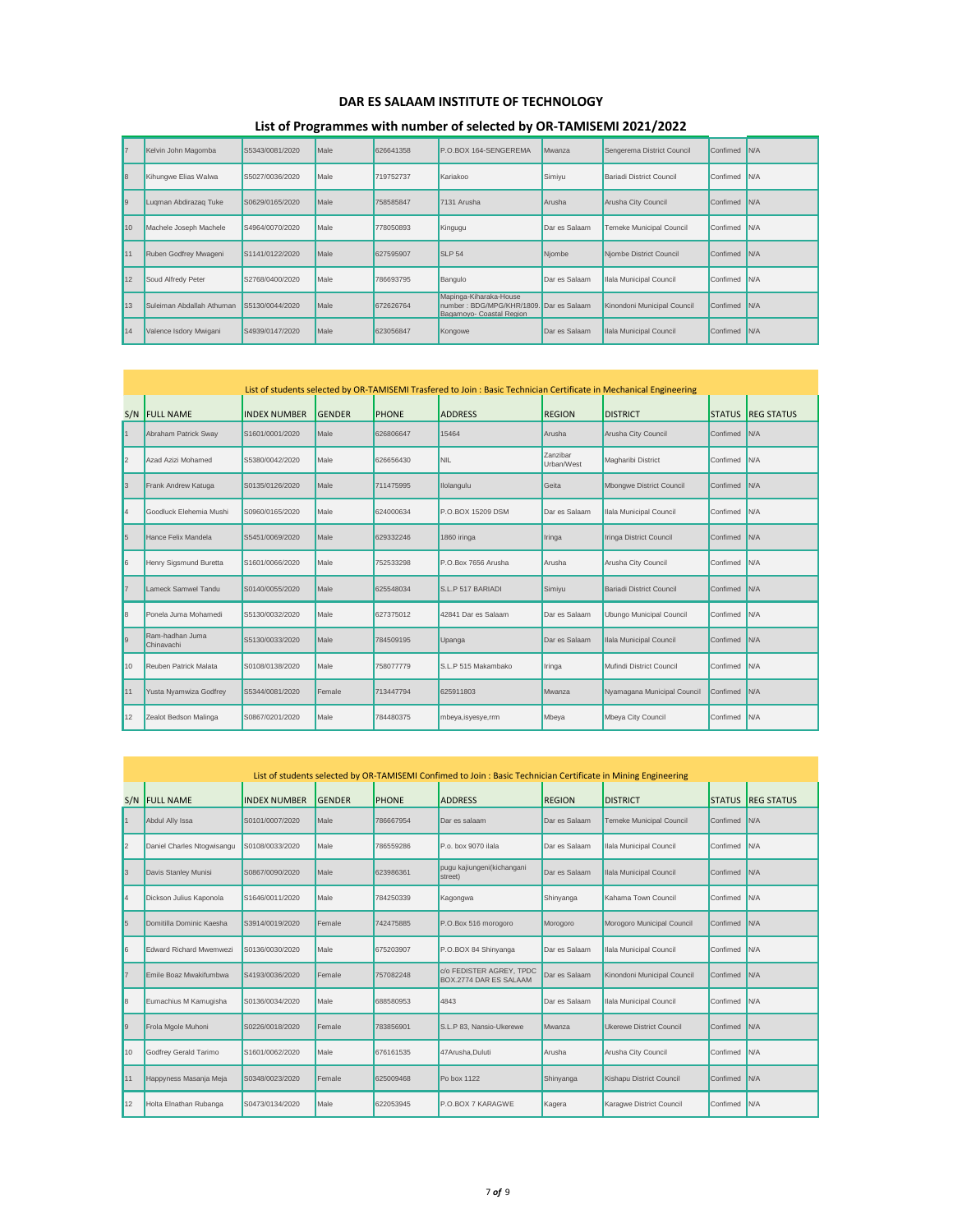|  |  | List of Programmes with number of selected by OR-TAMISEMI 2021/2022 |  |
|--|--|---------------------------------------------------------------------|--|
|  |  |                                                                     |  |

| 13 | Leonard Gimahanya<br>Mohegete               | S0110/0074/2020 | Male        | 622639584 | SLP 13 TARIME        | Mara          | <b>Tarime District Council</b>  | Confimed | N/A        |
|----|---------------------------------------------|-----------------|-------------|-----------|----------------------|---------------|---------------------------------|----------|------------|
| 14 | Maurine James Somi                          | S2315/0076/2020 | Female      | 768491456 | S.L.P 35             | Kilimanjaro   | Siha District Council           | Confimed | N/A        |
| 15 | Mugram Abdulrazack<br>Mbagwa                | S4932/0150/2020 | <b>Male</b> | 710065574 | 620845465            | Kagera        | <b>Bukoba Municipal Council</b> | Confimed | N/A        |
| 16 | Naomi Ezra Kisapi                           | S3483/0025/2020 | Female      | 621904852 | S.L.P 42 IFUNDA      | Iringa        | Iringa Municipal Council        | Confimed | N/A        |
| 17 | Nasma Hashim Kingazi                        | S0663/0081/2020 | Female      | 785393948 | 1535                 | Kilimanjaro   | Moshi Municipal Council         | Confimed | N/A        |
| 18 | Patricia Kokuakila Hyppolitus               | S0473/0068/2020 | Female      | 620385909 | S.L.P 284 Bukoba     | Kagera        | <b>Bukoba Municipal Council</b> | Confimed | N/A        |
| 19 | Philemon Elirehema Levoyo                   | S0108/0132/2020 | Male        | 710425050 | P.O.BOX98.Monduli    | Arusha        | Monduli District Council        | Confimed | N/A        |
| 20 | Rahel Mussa Kirway                          | S1474/0017/2020 | Female      | 756274017 | 1007                 | Singida       | Mkalama District Council        | Confimed | N/A        |
| 21 | Samwel Fella Ndamo                          | S4706/0036/2020 | Male        | 786727366 | P.O.Box 2258         | Mwanza        | Nyamagana Municipal Council     | Confimed | N/A        |
| 22 | Saumu Adinani Alfan                         | S0663/0094/2020 | Female      | 654061975 | P.O.BOX 236 SINGIDA  | Singida       | Singida District Council        | Confimed | N/A        |
| 23 | Victor Thomas Stephano                      | S0473/0192/2020 | Male        | 625172431 | Kyaka                | Kagera        | Missenyi District Council       | Confimed | N/A        |
| 24 | Wilfred Owomugisha<br>Winchlauson           | S3491/0098/2020 | Male        | 629192034 | P.O. BOX 2220 TABORA | Kagera        | <b>Bukoba Municipal Council</b> | Confimed | <b>N/A</b> |
| 25 | William Songo Mbuliimo                      | S0104/0127/2020 | Male        | 683402291 | 44 MEATU             | Simiyu        | <b>Bariadi District Council</b> | Confimed | N/A        |
| 26 | Winfrida Gordon Asubisye                    | S0867/0063/2020 | Female      | 620350401 | 599                  | Mbeya         | Mbeya City Council              | Confimed | N/A        |
| 27 | Witness Filex Mlay                          | S1075/0062/2020 | Female      | 768372433 | P.O.BOX 385 MARANGU  | Kilimanjaro   | Hai District Council            | Confimed | <b>N/A</b> |
| 28 | Zacharia Maliyatabu Kapande S0613/0106/2020 |                 | Male        | 785814767 | P O Box 18 sengerema | Dar es Salaam | Ilala Municipal Council         | Confimed | N/A        |

|                | List of students selected by OR-TAMISEMI Confimed to Join : Basic Technician Certificate in Multimedia and Film Technology |                     |               |              |                                          |               |                              |               |                   |  |  |  |
|----------------|----------------------------------------------------------------------------------------------------------------------------|---------------------|---------------|--------------|------------------------------------------|---------------|------------------------------|---------------|-------------------|--|--|--|
| S/N            | <b>FULL NAME</b>                                                                                                           | <b>INDEX NUMBER</b> | <b>GENDER</b> | <b>PHONE</b> | <b>ADDRESS</b>                           | <b>REGION</b> | <b>DISTRICT</b>              | <b>STATUS</b> | <b>REG STATUS</b> |  |  |  |
|                | Abubakary Yusuph Masumo                                                                                                    | S5130/0007/2020     | Male          | 736900151    | 42325                                    | Dar es Salaam | Ilala Municipal Council      | Confimed      | <b>N/A</b>        |  |  |  |
| 2              | Adiwey John Kasamwa                                                                                                        | S0883/0001/2020     | Female        | 758072052    | S.L.P 46 NYISANZI                        | Geita         | Chato District Council       | Confimed      | N/A               |  |  |  |
| <sup>3</sup>   | Amani Charles Amani                                                                                                        | S4631/0084/2020     | Male          | 657099793    | Box 03 BARIADI ? CHARLES<br><b>HAMZA</b> | Simivu        | Bariadi District Council     | Confimed      | <b>N/A</b>        |  |  |  |
| 4              | David D Sagata                                                                                                             | S4213/0043/2020     | Male          | 784860730    | S.L.P                                    | Dar es Salaam | Kinondoni Municipal Council  | Confimed N/A  |                   |  |  |  |
| 5              | Denzel Moga Perkins                                                                                                        | S2499/0135/2020     | Male          | 743073998    | 3385                                     | Dar es Salaam | Ilala Municipal Council      | Confimed      | N/A               |  |  |  |
| 6              | Godfrey Godfrey Chagodola                                                                                                  | S0108/0069/2020     | Male          | 754354582    | P.O.BOX 03 GAIRO                         | Morogoro      | Gairo District Council       | Confimed      | <b>N/A</b>        |  |  |  |
| $\overline{7}$ | Mossi Michael Athanas                                                                                                      | S0108/0119/2020     | Male          | 714592512    | 2993                                     | Dodoma        | <b>Bahi District Council</b> | Confimed      | N/A               |  |  |  |

|                | List of students selected by OR-TAMISEMI Confimed to Join : Basic Technician Certificate in Renewable Energy Technology |                     |               |              |                           |               |                                 |               |                   |  |  |  |
|----------------|-------------------------------------------------------------------------------------------------------------------------|---------------------|---------------|--------------|---------------------------|---------------|---------------------------------|---------------|-------------------|--|--|--|
| S/N            | <b>FULL NAME</b>                                                                                                        | <b>INDEX NUMBER</b> | <b>GENDER</b> | <b>PHONE</b> | <b>ADDRESS</b>            | <b>REGION</b> | <b>DISTRICT</b>                 | <b>STATUS</b> | <b>REG STATUS</b> |  |  |  |
|                | Ahmed Ibrahim Dahal                                                                                                     | S5133/0015/2020     | Male          | 755703407    | Mtoni, madafu             | Dar es Salaam | <b>Temeke Municipal Council</b> | Confimed      | N/A               |  |  |  |
| $\mathsf{I}2$  | Bernard F Aldo                                                                                                          | S0274/0031/2020     | Male          | 654220001    | S.L.P 30112               | Pwani         | Kibaha District Counci          | Confimed N/A  |                   |  |  |  |
| $\mathsf{I}3$  | Catherine Nicolaus Ngubi                                                                                                | S4905/0013/2020     | Female        | 753316788    | Box 1                     | Iringa        | Mufindi District Council        | Confimed N/A  |                   |  |  |  |
| 4              | <b>Christopher Anthony</b><br>Mapunda                                                                                   | S5290/0020/2020     | Male          | 756679682    | 946                       | Mbeya         | Chunya District Council         | Confimed N/A  |                   |  |  |  |
| 5              | David Emmanuel Ndaki                                                                                                    | S5343/0038/2020     | Male          | 654148211    | Box11737.mwanza           | Mwanza        | Ilemela Municipal Council       | Confimed N/A  |                   |  |  |  |
| $\overline{6}$ | Emmanuel Hoja Lubango                                                                                                   | S5423/0037/2020     | Male          | 754576785    | S.L.P 26                  | Tabora        | Urambo District Council         | Confimed N/A  |                   |  |  |  |
| 17             | Farija Masoud Ntiluhungwa                                                                                               | S5129/0049/2020     | Male          | 754481522    | 2958                      | Dar es Salaam | Ilala Municipal Council         | Confimed      | <b>IN/A</b>       |  |  |  |
| $\mathsf{B}$   | George Makonge Kimogo                                                                                                   | S5237/0017/2020     | Male          | 787627344    | <b>P.O. BOX SENGEREMA</b> | Mwanza        | Ilemela Municipal Council       | Confimed N/A  |                   |  |  |  |